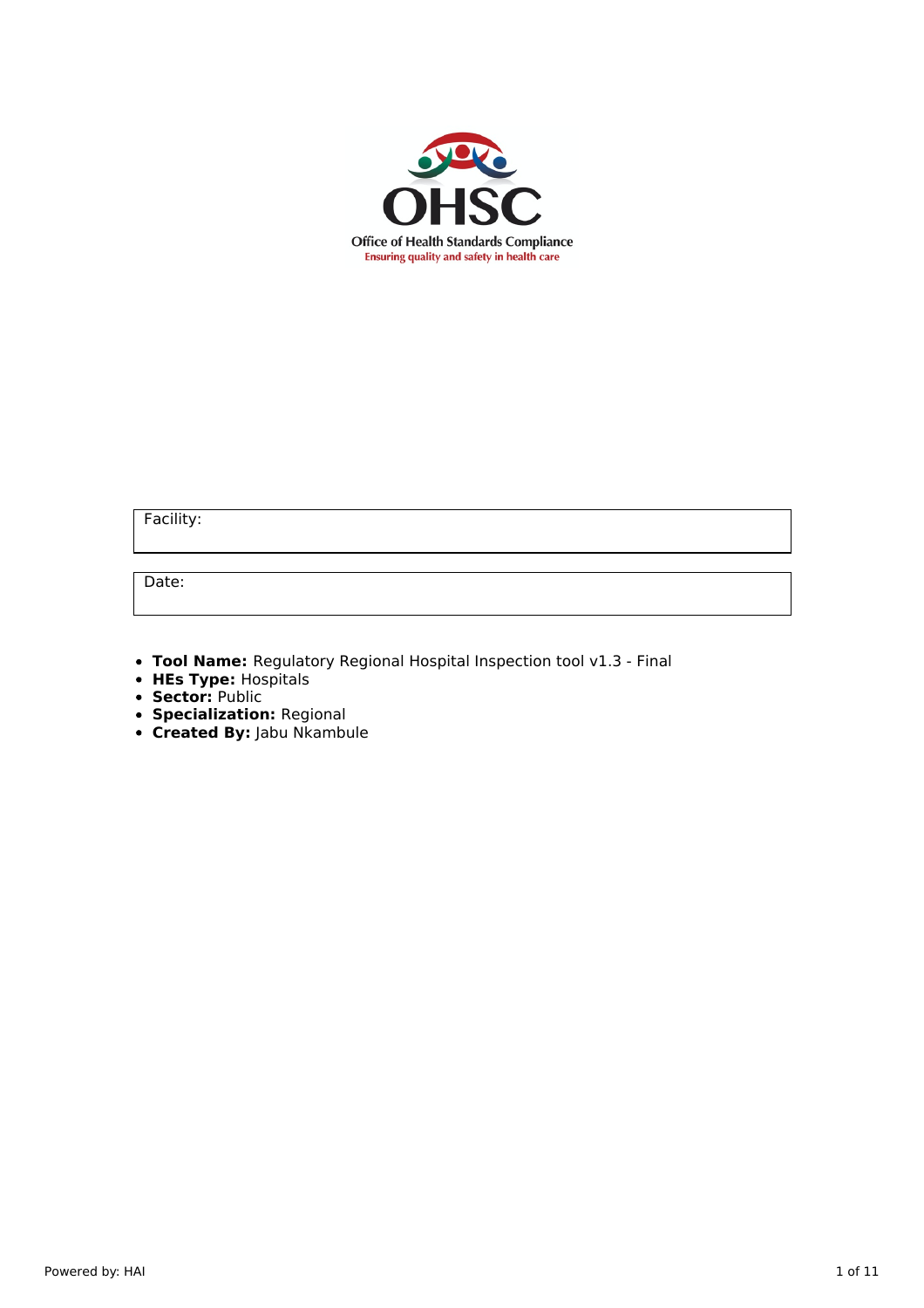# **34 Laundry Services**

# **Domain 34.2 CLINICAL GOVERNANCE AND CLINICAL CARE**

**Sub Domain 34.2.1 7** Clinical management

**Standard 34.2.1.1 7(1)** The health establishment must establish and maintain clinical management systems, structures and procedures that give effect to national policies and guidelines.

**Criterion 34.2.1.1.1 7(2)(a) The health establishment must ensure that clinical policies and guidelines for priority health conditions issued by the national department are available and communicated to health care personnel.**

**34.2.1.1.1.1** Health care personnel have been informed about the Standard Operating Procedures of the unit and health establishment.

### **Assessment type:** Document - **Risk rating:** Essential measure

Documented evidence that personnel have been informed about the Standard Operating Procedures of the unit and health establishment must be available. This could include but is not limited to distribution lists which include personnel signatures to indicate they have read and understood the document (which must be dated and signed),proof of attendance at meetings where policies, guidelines and standard operating procedures are discussed, or similar evidence for electronic distribution. Score 1 if such evidence is available and score 0 if it is not available.

| <b>Score</b> | <b>Comment</b> |
|--------------|----------------|
|              |                |
|              |                |

| <b>Aspects</b>                                            | <b>Score</b> | Comment |
|-----------------------------------------------------------|--------------|---------|
| 1. Management of laundry services                         |              |         |
| 2. Cleaning of hazardous and biohazardous spills          |              |         |
| 3. Management of contaminated, soiled and infested linen. |              |         |

**Standard 34.2.1.2 7(2)** (b) A health establishment must establish and maintain systems, structures and programmes to manage clinical risk.

#### **Criterion 34.2.1.2.1 7 The health establishment implements process to ensure environmental cleanliness.**

**34.2.1.2.1.1** All work completed is verified by the cleaning supervisor or delegated health care personnel.

# **Assessment type:** Document - **Risk rating:** Essential measure

Daily inspections will ensure the cleanliness of the building. The person responsible for overseeing the cleaning service must inspect the building daily to confirm that cleaning has been carried out according to the schedule and that all areas attended to have been effectively cleaned. Monitoring tools (e.g. checklists/tick sheets) listing all cleaning tasks must be completed for each room or area. Not applicable: Never

| <b>Score</b> | <b>Comment</b> |
|--------------|----------------|
|              |                |
|              |                |

# **34.2.1.2.1.2** The unit is observed to be clean.

# **Assessment type:** Observation - **Risk rating:** Vital measure

Inspector to observe general cleanliness of the unit including but not limited to whether the unit is free of dirt, dust and stains. Not applicable: Never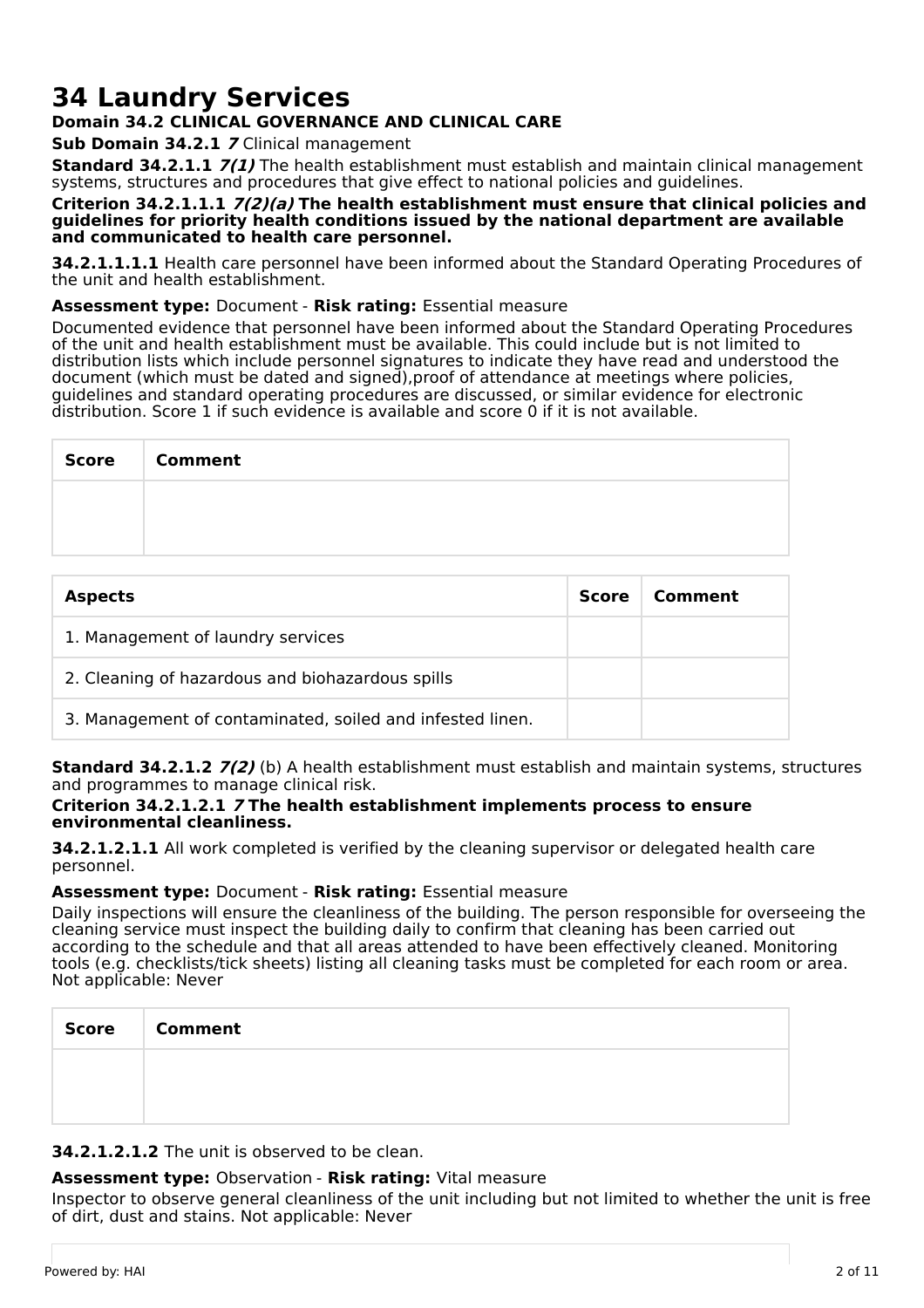| Score | <b>Comment</b> |
|-------|----------------|
|       |                |
|       |                |

#### **Criterion 34.2.1.2.2 7 Procedures to minimise the risk of health care-associated infections must be implemented.**

### **34.2.1.2.2.1** An emergency eyewash station or eyewash kit is available.

#### **Assessment type:** Observation - **Risk rating:** Vital measure

The emergency eyewash station or bottle must be available, functional and easily accessible. An eyewash kit which is moveable is acceptable. Not applicable: Never

| Score Comment |
|---------------|
|               |
|               |

**34.2.1.2.2.2** Sterile sealed eyewash bottles are checked monthly for leaks and expiry dates.

# **Assessment type:** Document - **Risk rating:** Vital measure

There must be a documented record for the previous three months of the dates when the eyewash bottles were checked. Not applicable: Never

| <b>Score</b> | <b>Comment</b> |
|--------------|----------------|
|              |                |
|              |                |

# **Sub Domain 34.2.2 8** Infection prevention and control programmes

**Standard 34.2.2.1 8(1)** The health establishment must maintain an environment, which minimises the risk of disease outbreaks, the transmission of infection to users, health care personnel and visitors. **Criterion 34.2.2.1.1 8(2)(a) The health establishment must ensure that there are hand washing facilities in every service area.**

**34.2.2.1.1.1** Hand washing facilities are available.

# **Assessment type:** Observation - **Risk rating:** Vital measure

Verify whether the hand washing items listed below are available to laundry personnel. Score 1 if the item is available and 0 if not available.

| <b>Score</b> | <b>Comment</b> |
|--------------|----------------|
|              |                |
|              |                |

# Unit 1 Clean area

| <b>Aspects</b>                                                                                                                                            | Score | Comment |
|-----------------------------------------------------------------------------------------------------------------------------------------------------------|-------|---------|
| 1. Hand washing basin. Explanatory note: The basin must not<br>be blocked, broken, have deep cracks causing leaking of<br>water, or have hairline cracks. |       |         |
| 2. Poster on correct hand washing technique                                                                                                               |       |         |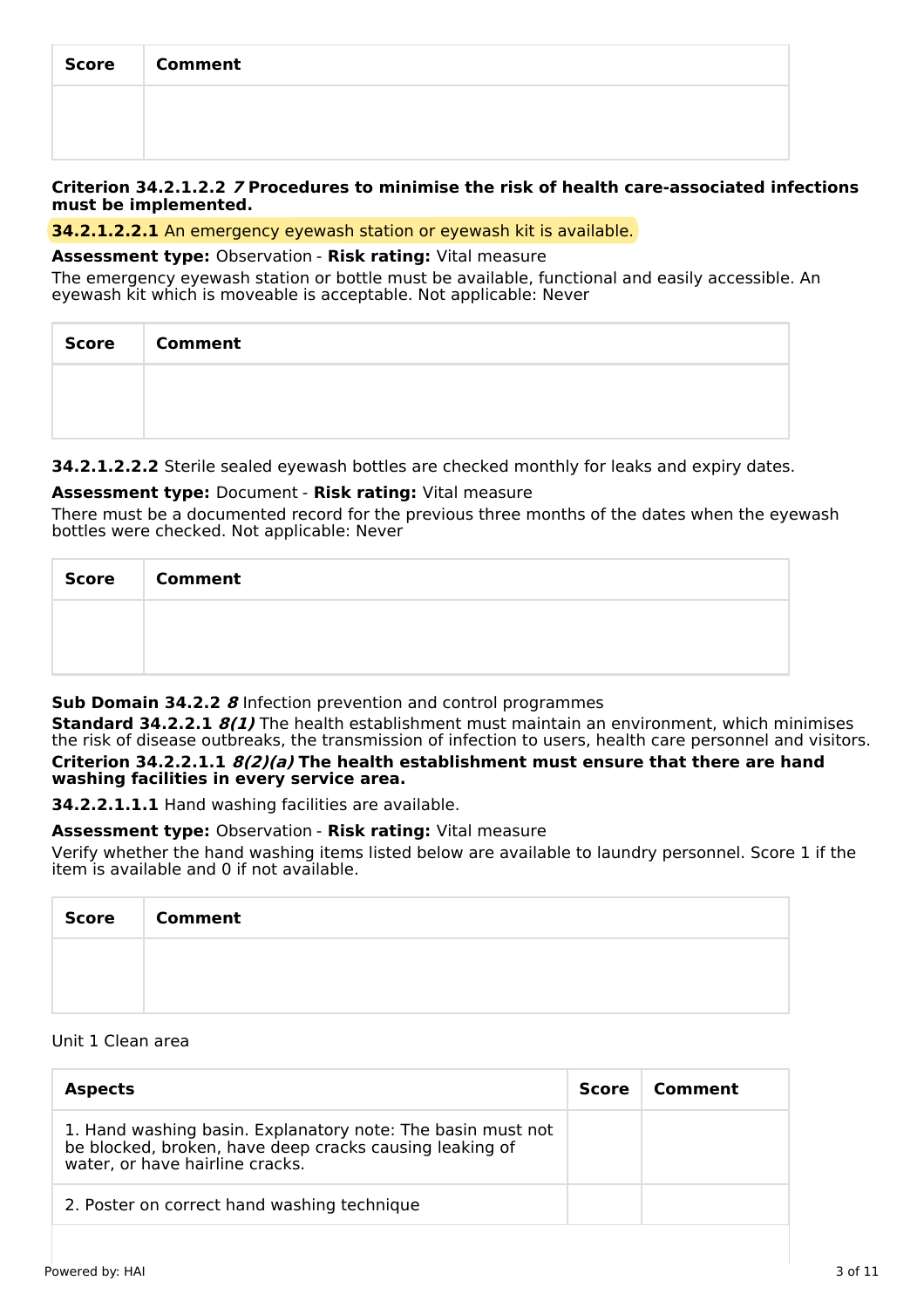| 3. Poster on the correct use of alcohol-based hand rub.<br>Explanatory note: Posters must be placed at strategic places<br>and above alcohol dispensers in the health establishment as<br>stipulated in page 33 of Practical Manual for Implementation<br>of IPC Strategic framework March 2020. |  |
|--------------------------------------------------------------------------------------------------------------------------------------------------------------------------------------------------------------------------------------------------------------------------------------------------|--|
| 4. Taps                                                                                                                                                                                                                                                                                          |  |
| 5. Running water                                                                                                                                                                                                                                                                                 |  |
| 6. Wall mounted soap dispenser                                                                                                                                                                                                                                                                   |  |
| 7. Plain liquid soap                                                                                                                                                                                                                                                                             |  |
| 8. Paper towels                                                                                                                                                                                                                                                                                  |  |
| 9. Paper towel dispenser                                                                                                                                                                                                                                                                         |  |
| 10. Bin                                                                                                                                                                                                                                                                                          |  |
| 11. Alcohol based hand rub. Explanatory note: Item does not<br>necessarily have to be in the hand washing basin/facility<br>area.                                                                                                                                                                |  |

# Unit 2 Dirty area

| <b>Aspects</b>                                                                                                                                                                                                                                                                                   | <b>Score</b> | Comment |
|--------------------------------------------------------------------------------------------------------------------------------------------------------------------------------------------------------------------------------------------------------------------------------------------------|--------------|---------|
| 1. Hand washing basin. Explanatory note: The basin must not<br>be blocked, broken, have deep cracks causing leaking of<br>water, or have hairline cracks.                                                                                                                                        |              |         |
| 2. Poster on correct hand washing technique                                                                                                                                                                                                                                                      |              |         |
| 3. Poster on the correct use of alcohol-based hand rub.<br>Explanatory note: Posters must be placed at strategic places<br>and above alcohol dispensers in the health establishment as<br>stipulated in page 33 of Practical Manual for Implementation<br>of IPC Strategic framework March 2020. |              |         |
| 4. Taps                                                                                                                                                                                                                                                                                          |              |         |
| 5. Running water                                                                                                                                                                                                                                                                                 |              |         |
| 6. Wall mounted soap dispenser                                                                                                                                                                                                                                                                   |              |         |
| 7. Plain liquid soap                                                                                                                                                                                                                                                                             |              |         |
| 8. Paper towels                                                                                                                                                                                                                                                                                  |              |         |
| 9. Paper towel dispenser                                                                                                                                                                                                                                                                         |              |         |
| 10. Bin                                                                                                                                                                                                                                                                                          |              |         |
| 11. Alcohol based hand rub. Explanatory note: Item does not<br>necessarily have to be in the hand washing basin/facility<br>area.                                                                                                                                                                |              |         |

#### **Criterion 34.2.2.1.2 8(2)(c) The health establishment must ensure there is clean linen to meet the needs of users.**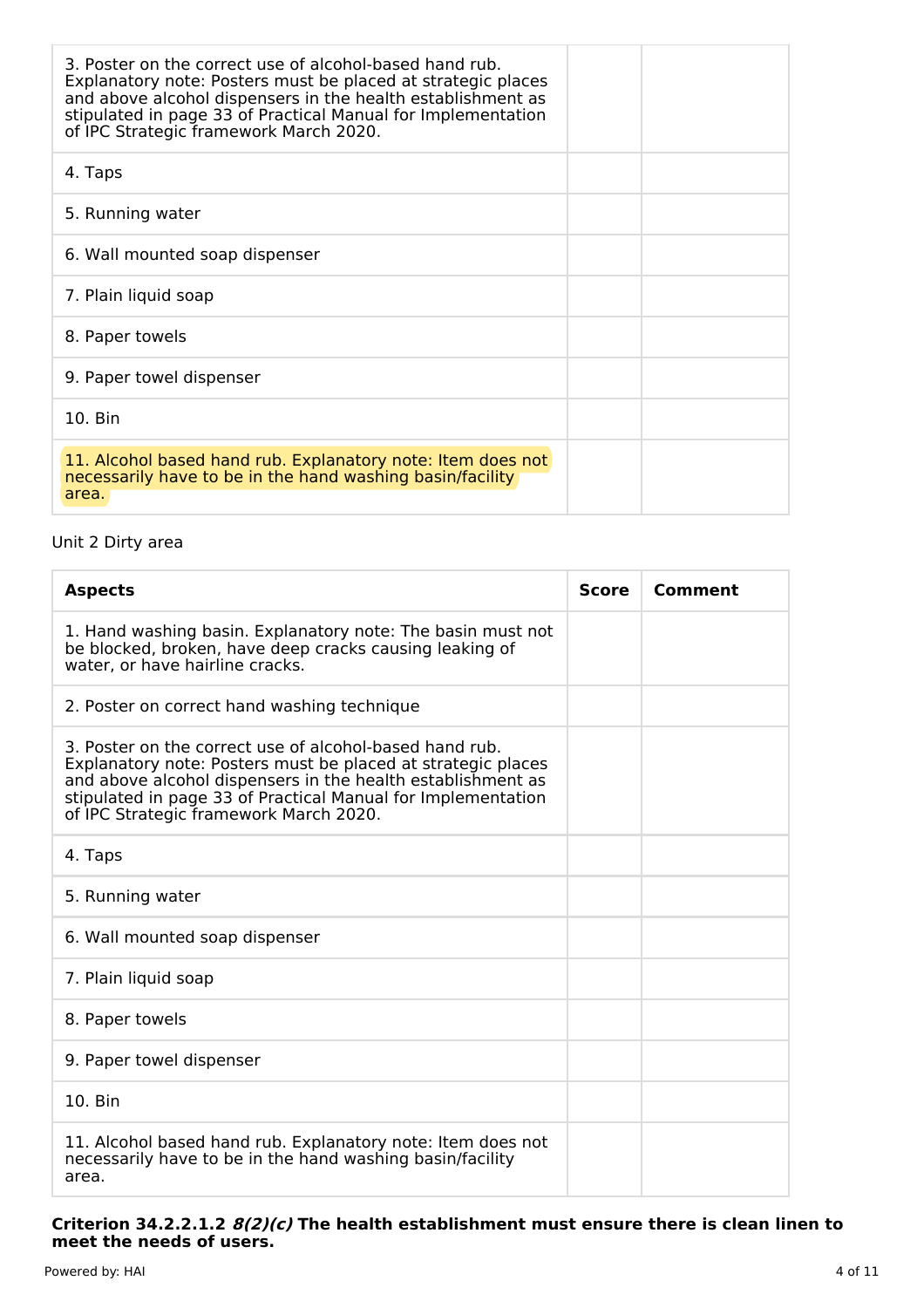# **34.2.2.1.2.1** Clean linen is available in the storage area.

# **Assessment type:** Observation - **Risk rating:** Essential measure

Inspect the area where linen is stored to determine whether the aspects listed below are compliant. Score 1 if the aspect is compliant and 0 if not compliant.

| Score | <b>Comment</b> |
|-------|----------------|
|       |                |
|       |                |

| <b>Aspects</b>                                                                                 | <b>Score</b> | Comment |
|------------------------------------------------------------------------------------------------|--------------|---------|
| 1. There is a designated area for the storage of clean linen                                   |              |         |
| 2. Linen is stored on shelves                                                                  |              |         |
| 3. The area is well organised                                                                  |              |         |
| 4. There are sufficient stocks of linen for the number of users<br>in the health establishment |              |         |

**34.2.2.1.2.2** Laundry services has a linen stock management system in place.

#### **Assessment type:** Document - **Risk rating:** Essential measure

Laundry services must keep a record of linen collected and dispatched. This may be a register to track items sent to and received from the units, a file with a copy of linen stock sheets completed by laundry personnel who collect and deliver linen, or any other documented system. The purpose of the system is to ensure that units are provided with correct types and adequate quantities of linen. Not applicable: Never

| Score   Comment |
|-----------------|
|                 |
|                 |

**34.2.2.1.2.3** A schedule for the delivery and collection of linen is in place.

#### **Assessment type:** Document - **Risk rating:** Essential measure

The schedule will ensure that delivery and collection of linen is done at regular intervals and must be communicated to all health care personnel in the units. The schedule must indicate times for delivery and collection of linen in each specific unit. Not applicable: Never

| <b>Score</b> | <b>Comment</b> |
|--------------|----------------|
|              |                |
|              |                |

# **34.2.2.1.2.4** Laundry personnel adheres to the schedule for delivery and collection of linen.

# **Assessment type:** Document - **Risk rating:** Essential measure

There must be documented evidence that laundry personnel record all linen collections and deliveries done as per the schedule. Not applicable: Never

|--|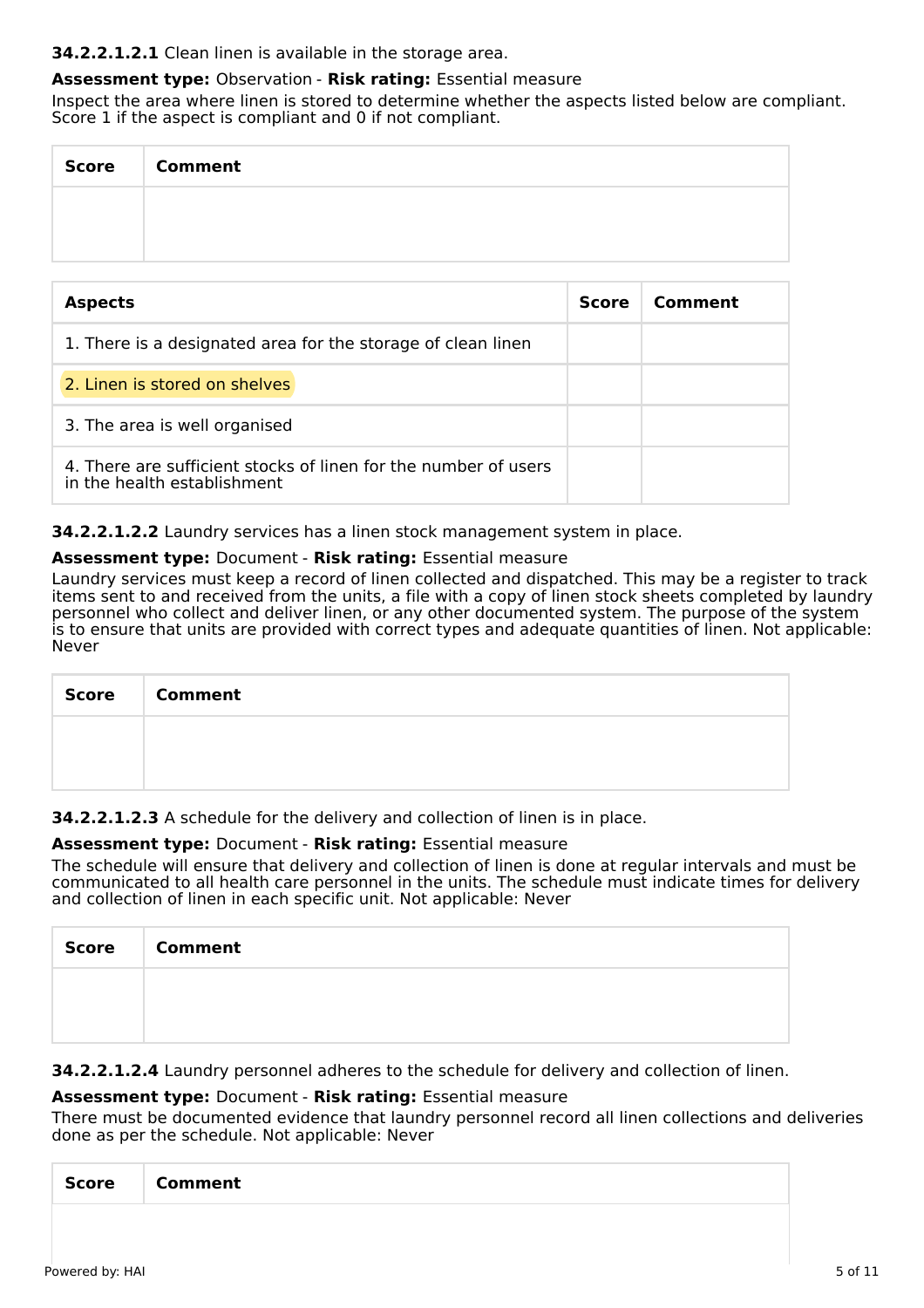**34.2.2.1.2.5** Clean linen trolleys are available to transport linen to units.

# **Assessment type:** Observation - **Risk rating:** Essential measure

Determine whether the ward has a wheeled cart or trolley for transporting clean linen. Not applicable: Never

| <b>Score</b> | <b>Comment</b> |
|--------------|----------------|
|              |                |
|              |                |

**34.2.2.1.2.6** Dirty linen is transported to the laundry in closed containers or trolleys.

# **Assessment type:** Observation - **Risk rating:** Essential measure

This is done to prevent cross infections. Determine whether laundry services has wheeled cart(s) or trolley(s) for transporting dirty linen from the clinical areas into the laundry. Not applicable: Never

| <b>Score</b> | <b>Comment</b> |
|--------------|----------------|
|              |                |
|              |                |

**34.2.2.1.2.7** All laundry machines are in working order.

# **Assessment type:** Observation - **Risk rating:** Essential measure

Verify whether the equipment listed below is in working order. Score 1 if equipment is working and 0 if not working.

| <b>Score</b> | <b>Comment</b> |
|--------------|----------------|
|              |                |
|              |                |

| <b>Aspects</b>                             | <b>Score</b> | Comment |
|--------------------------------------------|--------------|---------|
| 1. All washing machines                    |              |         |
| 2. All drying machines                     |              |         |
| 3. All ironing equipment                   |              |         |
| 4. All linen trolleys                      |              |         |
| 5. Linen folding machine (where available) |              |         |

**34.2.2.1.2.8** Records from the past 12 months show that laundry machines are maintained.

# **Assessment type:** Document - **Risk rating:** Essential measure

For the equipment listed below, examine the planned preventive maintenance schedule in the unit as well as the manufacturer's instructions and the maintenance records. Determine whether the service intervals in the maintenance schedule correspond with the manufacturer's instructions. In the event that manufacturer's instructions are not available, they may be replaced by documented guidance from the local health technology team. Score 1 if this requirement is met and 0 if not met. Score NA (not applicable) where the health establishment does not have the equipment listed. Powered by: HAI 6 of 11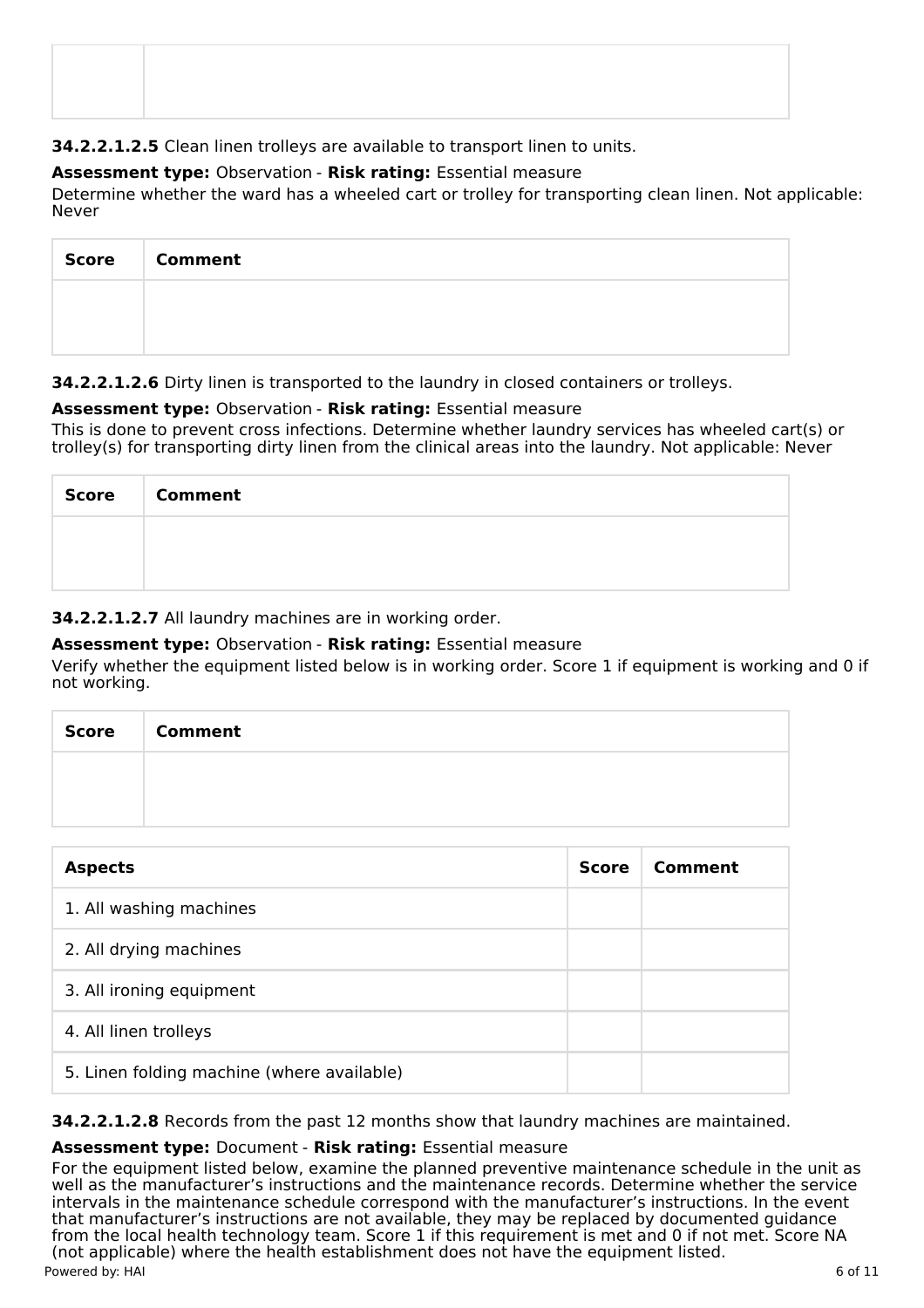| Score | <b>Comment</b> |
|-------|----------------|
|       |                |
|       |                |

### Unit 1 Maintenance schedule available

| <b>Aspects</b>      | Score | Comment |
|---------------------|-------|---------|
| 1. Washing machines |       |         |
| 2. Drying machines  |       |         |
| 3. Ironing machines |       |         |

# Unit 2 Schedule aligned to manufacturer's instructions

| <b>Aspects</b>      | Score | Comment |
|---------------------|-------|---------|
| 1. Washing machines |       |         |
| 2. Drying machines  |       |         |
| 3. Ironing machines |       |         |

# Unit 3 Maintained according to schedule

| <b>Aspects</b>      | <b>Score</b> | Comment |
|---------------------|--------------|---------|
| 1. Washing machines |              |         |
| 2. Drying machines  |              |         |
| 3. Ironing machines |              |         |

#### **34.2.2.1.2.9** A valid service level agreement or memorandum of agreement for outsourced laundry services is in place.

# **Assessment type:** Document - **Risk rating:** Essential measure

This is to ensure effective management of outsourced laundry services. The service level agreement or memorandum of agreement must be valid and current and must be signed by the service provider and the responsible accounting officer. Not applicable: Where the service is not outsourced.

| <b>Score</b><br>a sa | Comment |
|----------------------|---------|
|                      |         |
|                      |         |

**34.2.2.1.2.10** A designated individual monitors the service level agreement or memorandum of agreement for outsourced laundry services.

#### **Assessment type:** Document - **Risk rating:** Essential measure

The individual responsible for monitoring the laundry service must be designated to do so, either as part of his/her job description or in a letter. Evidence of monitoring includes, but is not limited to, checklists, minutes of meetings and reports. Not applicable: Where the service is not outsourced.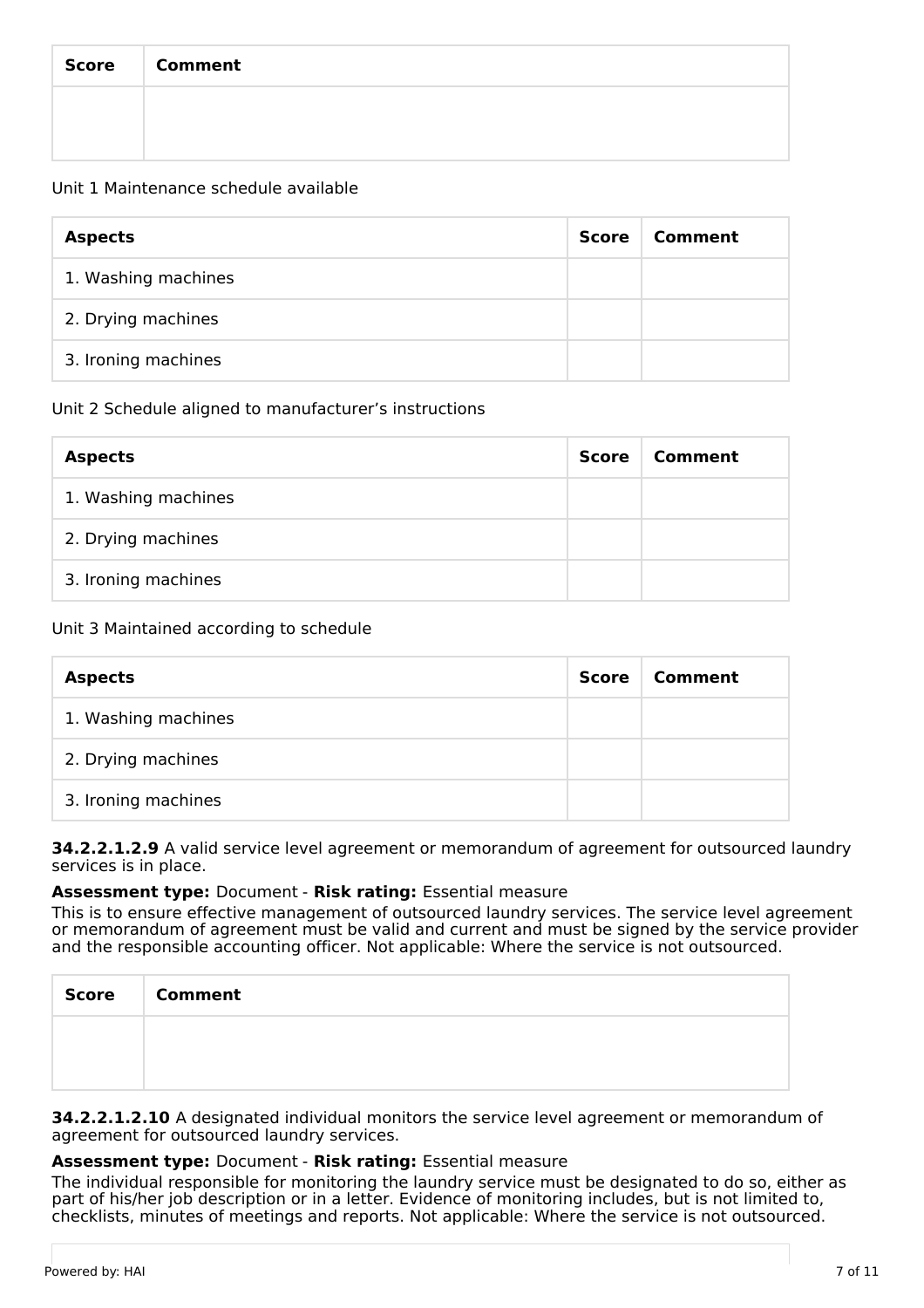| <b>Score</b> | <b>Comment</b> |
|--------------|----------------|
|              |                |
|              |                |

# **34.2.2.1.2.11** Remedial action is taken to address identified gaps.

### **Assessment type:** Document - **Risk rating:** Essential measure

There must be documented evidence of actions implemented to address shortfalls or areas needing attention. The document must be signed and dated. Not applicable: Where no gaps are identified or where the service is not outsourced.

| Score   Comment |
|-----------------|
|                 |
|                 |

**34.2.2.1.2.12** All linen is signed for by the service provider on collection and return.

# **Assessment type:** Document - **Risk rating:** Essential measure

This is to ensure that all items of linen given to the service provider are returned. A linen register must be used to record collection and return of linen. The entries must be signed by the contractor. Not applicable: Where the service is not outsourced.

| Score   Comment |
|-----------------|
|                 |
|                 |

**34.2.2.1.2.13** Linen stock sheets are reconciled monthly to identify losses and shortages.

#### **Assessment type:** Document - **Risk rating:** Essential measure

Evidence of monitoring of linen stock must be available. Request records from the previous three months. Not applicable: Never

| <b>Score</b> | <b>Comment</b> |
|--------------|----------------|
|              |                |
|              |                |

#### **Criterion 34.2.2.1.3 8(2)(d) The health establishment must ensure that health care personnel are protected from acquiring infections through the use of personal protective equipment and prophylactic immunisations.**

**34.2.2.1.3.1** Laundry personnel have access to and use appropriate protective clothing and equipment.

#### **Assessment type:** Observation - **Risk rating:** Vital measure

Select three working areas to determine whether the protective clothing and equipment listed below are available and worn. Observe laundry personnel during the inspection to determine whether they are wearing personal protective equipment correctly for the tasks they are performing. Score 1 if the items are available and worn and 0 if they are not available or not worn. Score NA where, at the time of the inspection, laundry personnel are not working in a situation where they are required to wear protective clothing.

| <b>Score</b> | <b>Comment</b> |
|--------------|----------------|
|              |                |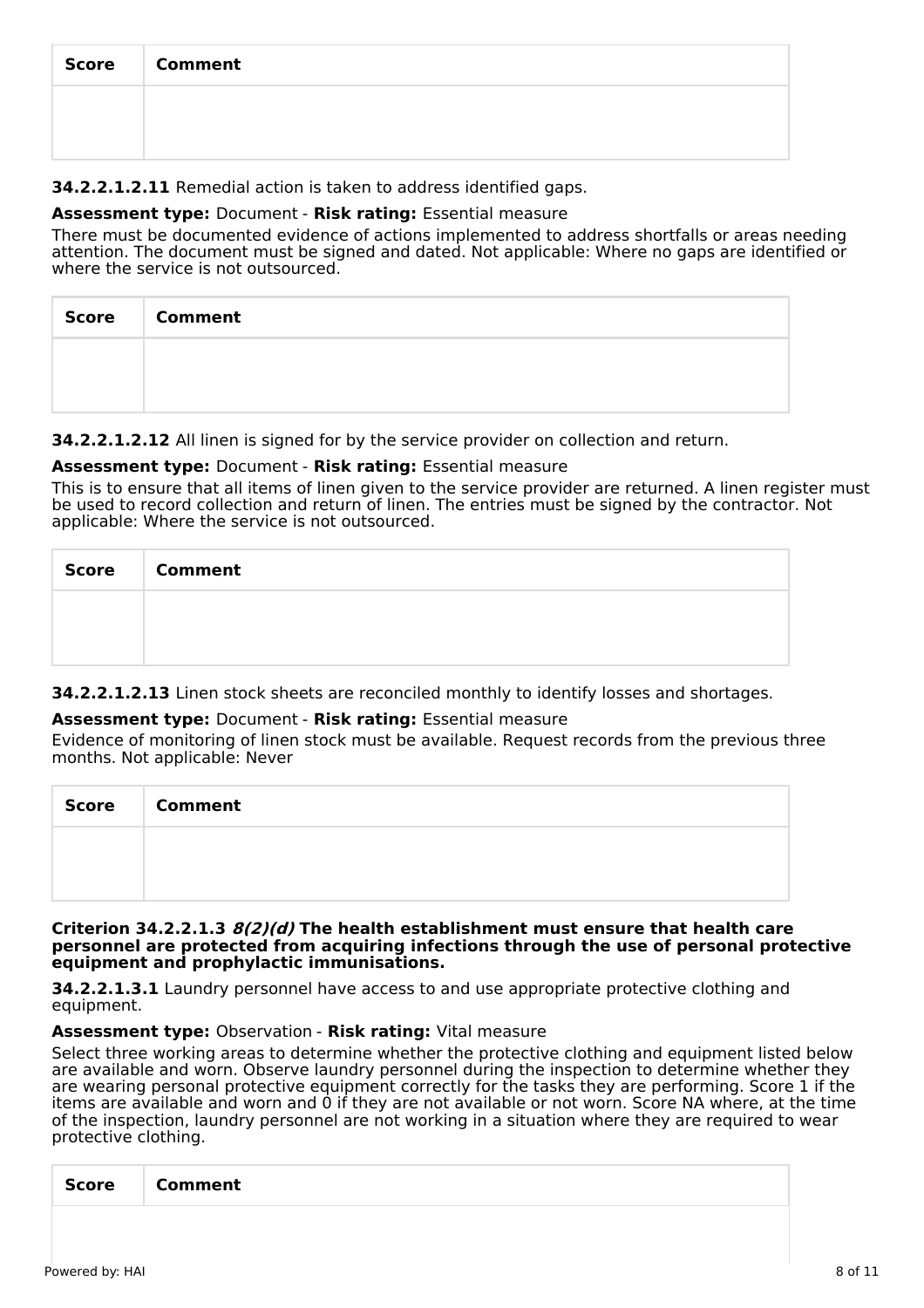# Unit 1 Storeroom/storage area: Available

| <b>Aspects</b>                | <b>Score</b> | Comment |
|-------------------------------|--------------|---------|
| 1. Heavy duty rubber gloves   |              |         |
| 2. Safety shoes               |              |         |
| 3. Disposable gowns OR aprons |              |         |
| 4. Face masks                 |              |         |
| 5. Goggles                    |              |         |

# Unit 2 Linen receiving area: Worn

| <b>Aspects</b>                | Score | Comment |
|-------------------------------|-------|---------|
| 1. Heavy duty rubber gloves   |       |         |
| 2. Safety shoes               |       |         |
| 3. Disposable gowns OR aprons |       |         |
| 4. Face masks                 |       |         |
| 5. Goggles                    |       |         |

# Unit 3 Linen washing area: Worn

| <b>Aspects</b>                | <b>Score</b> | Comment |
|-------------------------------|--------------|---------|
| 1. Heavy duty rubber gloves   |              |         |
| 2. Safety shoes               |              |         |
| 3. Disposable gowns OR aprons |              |         |
| 4. Face masks                 |              |         |
| 5. Goggles                    |              |         |

# Unit 4 Linen ironing area: Worn

| <b>Aspects</b>                | Score | Comment |
|-------------------------------|-------|---------|
| 1. Heavy duty rubber gloves   |       |         |
| 2. Safety shoes               |       |         |
| 3. Disposable gowns OR aprons |       |         |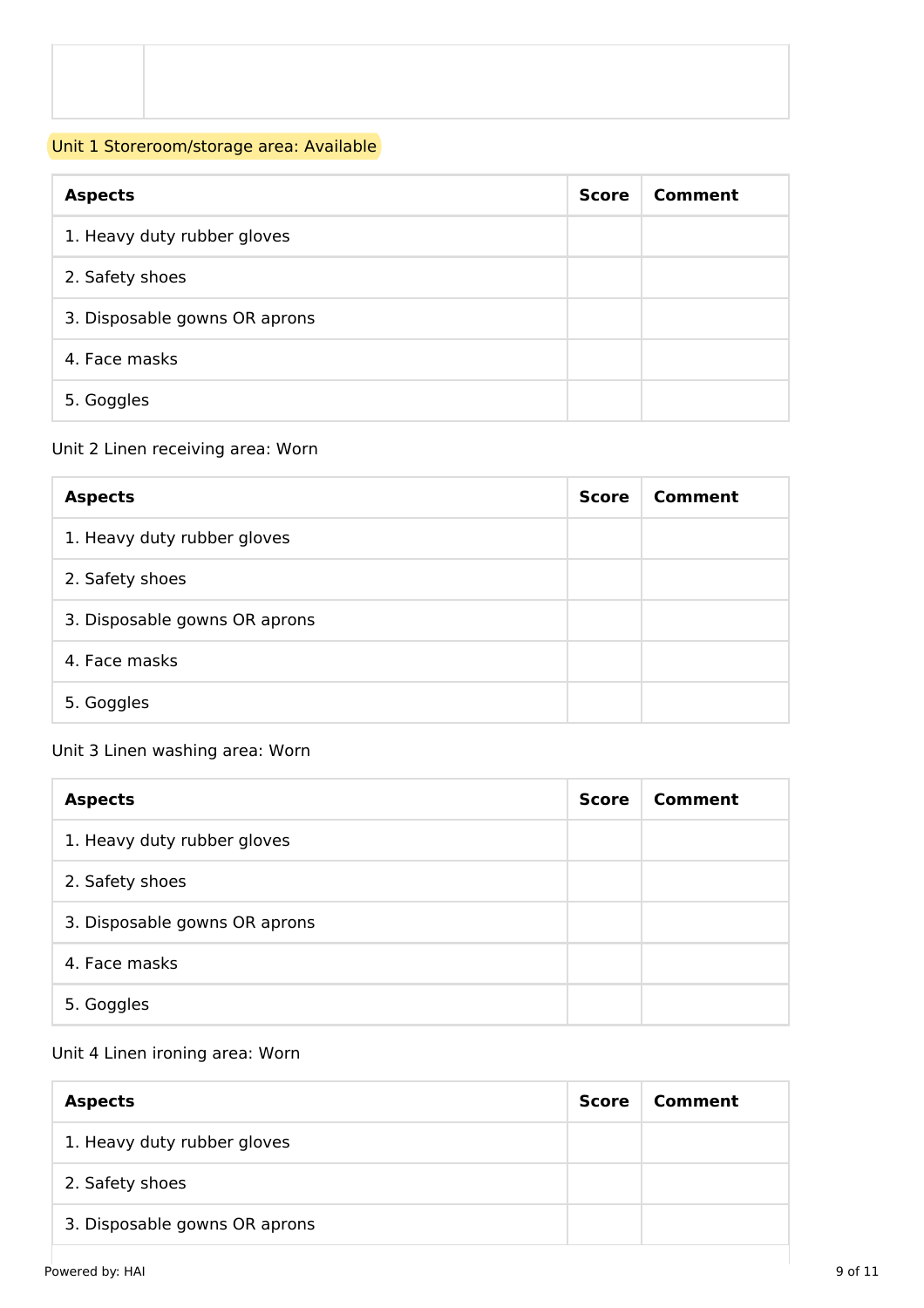| 4. Face masks |  |
|---------------|--|
| 5. Goggles    |  |

### **Sub Domain 34.2.3 9** Waste management

**Standard 34.2.3.1 9(1)** The health establishment must ensure that waste is handled, stored, and disposed of safely in accordance with the law.

#### **Criterion 34.2.3.1.1 9(2)(a) The health establishment must have appropriate waste containers at the point of waste generation.**

**34.2.3.1.1.1** Appropriate containers are available for the disposal of all types of waste.

#### **Assessment type:** Observation - **Risk rating:** Vital measure

Verify whether the waste containers listed below are available. Health care risk waste containers must have the appropriate international hazard symbol and be marked as prescribed in the SANS 10248-1: Management of healthcare waste, Part 1: Management of healthcare risk waste from a health facility. Score  $1$  if the waste container is available and  $0$  if not available.

| <b>Score</b> | <b>Comment</b> |
|--------------|----------------|
|              |                |
|              |                |

| <b>Aspects</b>                                                                 | <b>Score</b> | Comment |
|--------------------------------------------------------------------------------|--------------|---------|
| 1. Infectious non-anatomical waste (red)                                       |              |         |
| 2. General waste (black, beige, white or transparent<br>packaging may be used) |              |         |
| 3. Sharps (yellow)                                                             |              |         |

# **Domain 34.4 GOVERNANCE AND HUMAN RESOURCES**

**Sub Domain 34.4.1 20** Occupational health and safety

**Standard 34.4.1.1 20(1)** The health establishment must comply with the requirements of the Occupational Health and Safety Act, 1993.

# **Criterion 34.4.1.1.1 20(2)(b) Awareness of safety and security issues must be promoted**

**34.4.1.1.1.1** The emergency evacuation plan is prominently displayed.

#### **Assessment type:** Observation - **Risk rating:** Essential measure

The evacuation plan must include but is not limited to route/directions to be followed during evacuation, emergency exits and assembly point(s). This must be visibly displayed. Not applicable: Never

| <b>Score</b> | <b>Comment</b> |
|--------------|----------------|
|              |                |
|              |                |

**34.4.1.1.1.2** The healthcare personnel are familiar with the emergency evacuation procedure.

### **Assessment type:** Staff interview - **Risk rating:** Essential measure

Interview three health care personnel to establish whether they are able to explain the evacuation procedure as illustrated in the evacuation plan. Score 1 if they explain the procedure as illustrated in the evacuation plan and 0 if not. Where no evacuation plan is available, this measure must be scored 0.

| Score<br><b>Comment</b> |
|-------------------------|
|-------------------------|